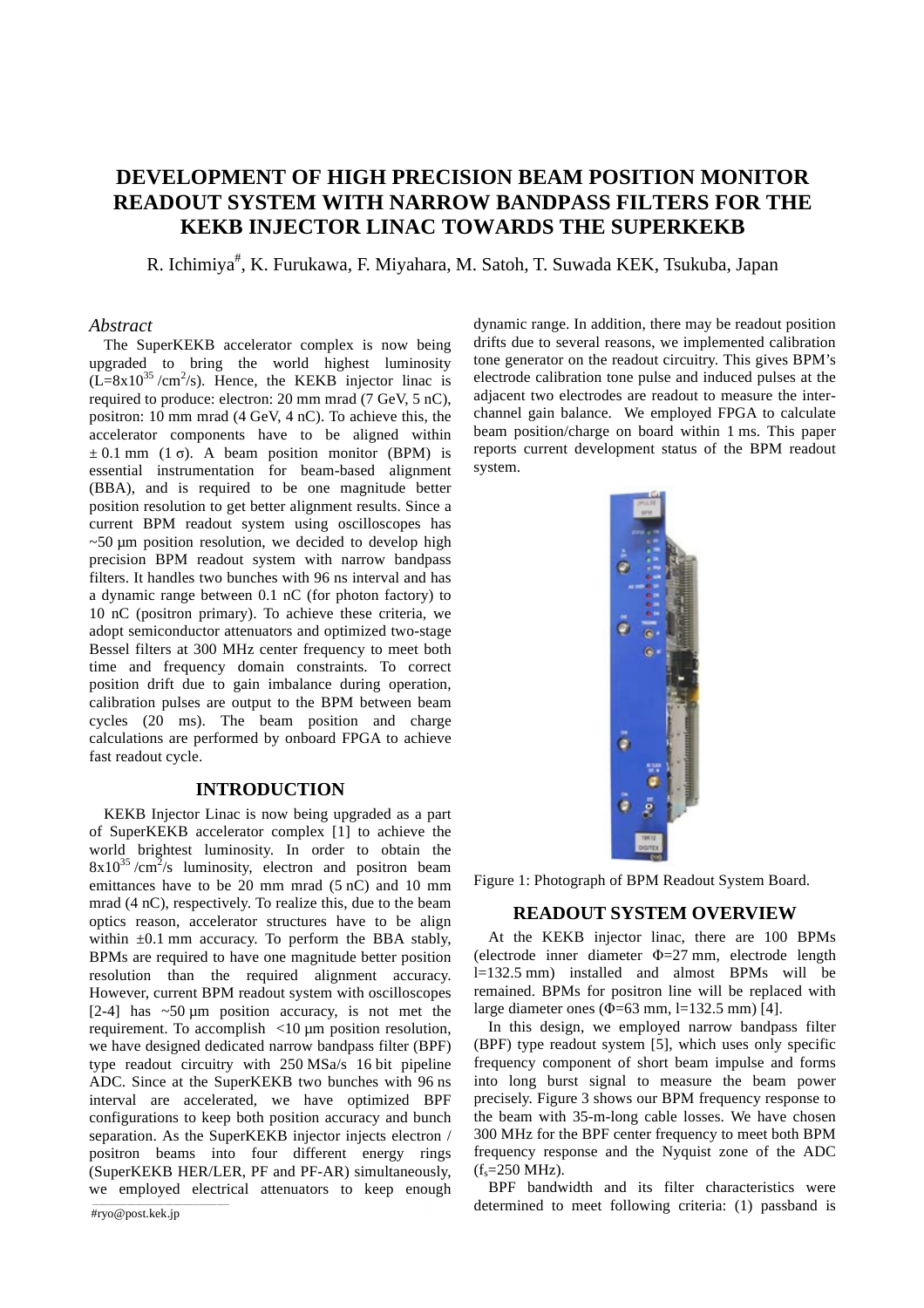

Figure 2: Block diagram of the BPM readout system.

enough within the ADC's third Nyquist zone  $(250 \text{ MHz} \sim 10^{-10})$ 375 MHz), (2) burst signal must be settled within 96 ns not to disturb second bunch's signal. Narrower passband helps achieving first criterion, but it gives longer burst signal.



Figure 3: BPF frequency response with 35-m-long cable losses is shown. 300 MHz is at near peak response frequency and at the center of third Nyquist zone.

We employed Bessel filter, which shows good burst settle characteristics and gradual frequency cut-off characteristics. We implemented second-order Bessel filter  $(f_w=34 \text{ MHz})$  third-order Bessel filter  $(f_w=28 \text{ MHz})$ in series using helical-coils. It gives  $~50$  ns burst length and -45 dB isolation at the Nyquist zone edge. (Fig. 4 shows time domain response.)

Block diagram of the BPM readout system is shown in Fig. 2. We employed four 16 bit 250 MSa/s pipeline ADCs (AD9467-250) and each ADC clock can be adjusted in 10 ps step (MC10EP195). 㩷㪹㫆㪸㫉㪻

The KEKB injector provides wide range of beam charge to four different accelerator ring simultaneously; for PF ring, it provides 0.1 nC (2.5 GeV) and for the SuperKEKB positron primary, it provides 10 nC (3.5 GeV). Therefore, two 31.5 dB electrical attenuators were implemented to operate in best operating point at each condition.



Figure 4: BPF time domain response for beam impulse is shown. Burst signal settles within 60ns.

During operation, measured position drifts may be occurred due to unequally gain drift among opposite channels. To compensate it, calibration tone generator was implemented. This gives calibration tone pulse to a BPM electrode and induced charges at two adjacent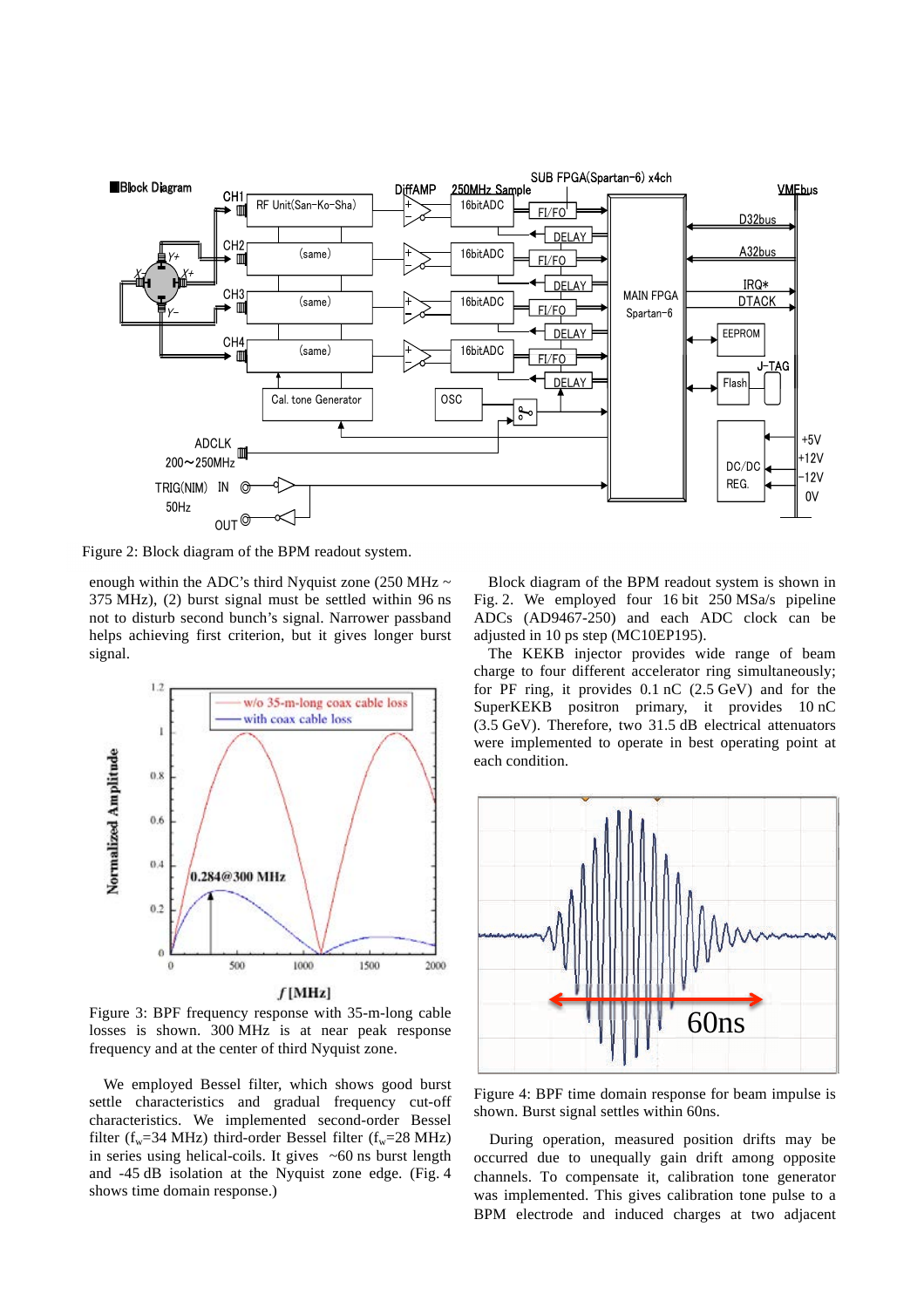electrodes are readout. Their charge ratio gives offset compensation factor.

All operations including beam position and charge calculation are performed by onboard FPGA (Xilinx Spartan-6 [6]) within 1 ms.



Figure 5: Timing diagram of BPM readout system.

Readout timing diagram is shown in Fig. 5. Before the beam injection, beam type information is provided via an event system (MRF, EVR) and the BPM readout system set proper value for its attenuators. When a trigger signal is given, ADCs start conversion and 1024 cycle  $(4096 \text{ ns}) \times 4$  channels data are fed to the FPGA via each FIFO memories. FPGA performs beam position and charge calculation and then issues an interrupt (IRQ) to notice Single Board Computer (SBC) data ready. When an EPICS IOC process detects the IRQ, it read the data and updates its records.

**PERFORMANCE TEST**

*Pulsar Test*



Figure 6: Pulsar Test setup of BPM readout system.

For the first step, we performed pulsar tests with a 1 kV monocycle pulsar (Kentech Instrument, Model SPS/V/L pulse width: 1ns, positive unipolar). Figure 6 shows pulsar test setup. Pulsar output is equally divided to each input in order to emulate ideal beam (no beam jitter) passing through center of the beam pipe.

We took 300 events with this setup and resulted in position resolution:  $\delta x=11.9 \mu m$ ,  $\delta y=9.8 \mu m$  (preliminary).

### *Beam Test*



Figure 7: Beam test setup of BPM readout system.



Figure 8: Position histogram example of beam test  $(0.3 \text{ nC})$ . X-axis is position in  $\mu$ m.

We performed beam test to confirm the BPM readout system performance at real condition. Actual beam is also equally divided to two opposite electrode to emulate ideal beam. In addition, 96 ns interval double pulse is emulated with 20 m delay line. (Fig. 7)

We took 300 events with 0.3 nC per bunch and resulted in  $\delta x=11.9$   $\mu$ m (1st bunch),  $\delta x=14.4$   $\mu$ m (2nd bunch),  $\delta$ y=14.4 µm (preliminary).

We increased beam charge up to 0.45 nC per bunch and took 100 events. It resulted in  $\delta x=5.7 \mu m$  (1st bunch),  $\delta x=8.2 \mu m$  (2nd bunch),  $\delta y=5.1 \mu m$  (preliminary).

## **SUMMARY AND FUTURE PLAN**

This new BPM readout system will be needed in the SuperKEKB injector linac commissioning, therefore we plan to install this new BPM readout system at 2014 summer shutdown time. So far, we have confirmed it achieve less than 10 µm at the beam test.

We will perform 3-BPM tests [4] to check it in real conditions (identical with normal operation). Based on the knowledge obtained in its debugging and tests, we will make updated (final) prototype board. And then we will perform final check and software preparation.